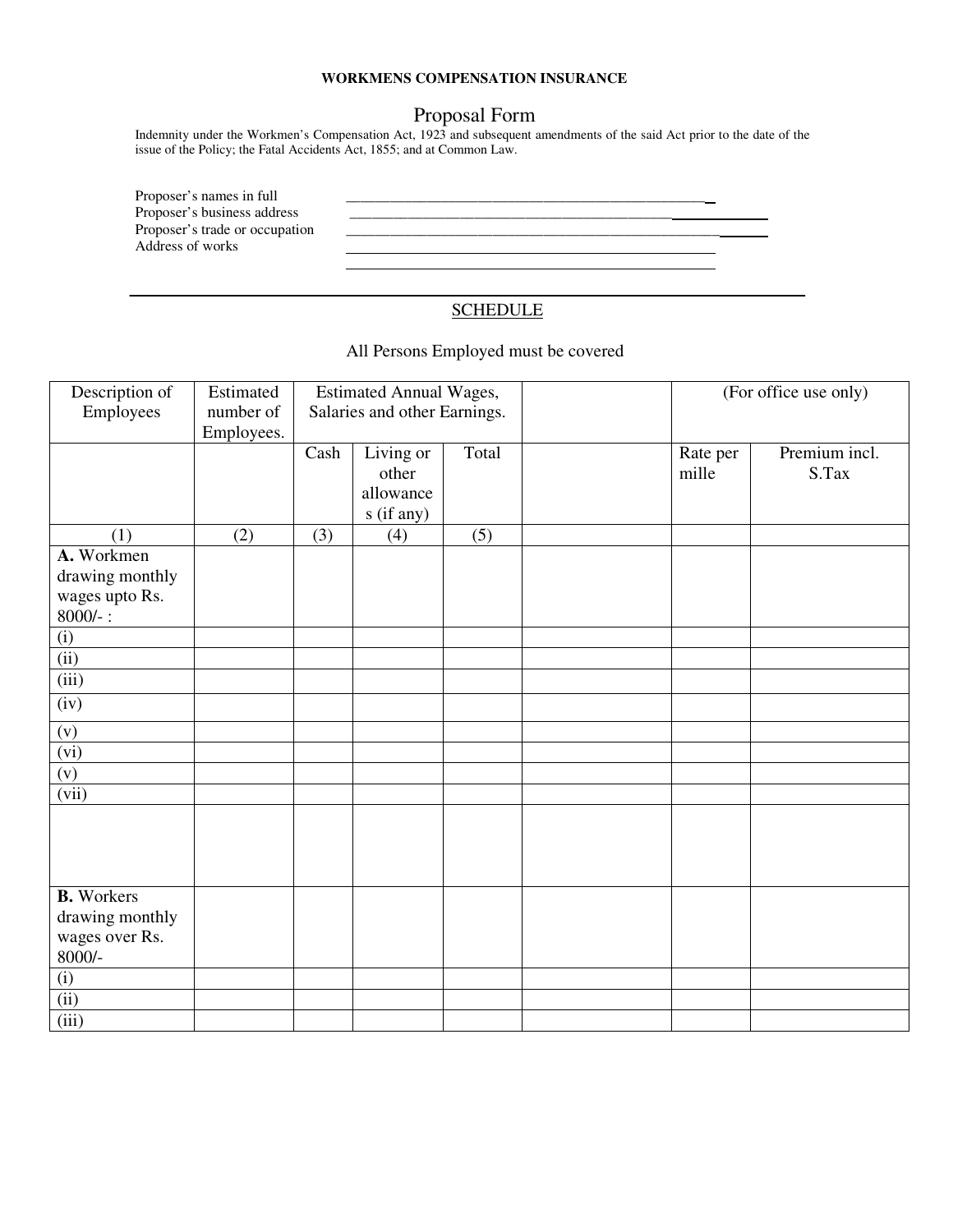PROPOSAL FORM(Cont.)

| 1. | Does the above schedule include-                           |                                                                                                           |     |       |                   |                   |     |                   |  |
|----|------------------------------------------------------------|-----------------------------------------------------------------------------------------------------------|-----|-------|-------------------|-------------------|-----|-------------------|--|
|    | (a). All persons in your service?                          |                                                                                                           |     |       |                   | (a)               |     |                   |  |
|    | (b). All your sub-contractors?                             |                                                                                                           |     |       |                   | (b)               |     |                   |  |
| 2. | Are your premises a Factory within the meaning             |                                                                                                           |     |       |                   |                   |     |                   |  |
|    | of the Factories Act?                                      |                                                                                                           |     |       |                   |                   |     |                   |  |
| 3. | (a). Have you any circular saws or other machinery driven  |                                                                                                           |     | (a)   |                   |                   |     |                   |  |
|    | by steam gas, water electricity, or other mechanical       |                                                                                                           |     |       |                   |                   |     |                   |  |
|    | power?                                                     |                                                                                                           |     | (b)   |                   |                   |     |                   |  |
|    | If so give full particulars.                               |                                                                                                           |     |       |                   |                   |     |                   |  |
|    | (b). Are your machinery, plant and ways properly fenced    |                                                                                                           |     |       |                   |                   |     |                   |  |
|    | and guarded and otherwise in good order and                |                                                                                                           |     |       |                   |                   |     |                   |  |
|    | condition?                                                 |                                                                                                           |     |       |                   |                   |     |                   |  |
| 4. | (a) Is your Boiler registered under the Indian Boiler Act, |                                                                                                           |     | (a)   |                   |                   |     |                   |  |
|    | 1923?                                                      |                                                                                                           | (b) |       |                   |                   |     |                   |  |
|    | (b) If not, under what conditions is it exempted from such |                                                                                                           |     |       |                   |                   |     |                   |  |
|    | registration?                                              |                                                                                                           |     |       |                   |                   |     |                   |  |
| 5. | State what acids, gases chemicals or explosives will be    |                                                                                                           |     |       |                   |                   |     |                   |  |
|    | used and to what extent?                                   |                                                                                                           |     |       |                   |                   |     |                   |  |
| 6. | Are you at present insured or have you ever proposed for   |                                                                                                           |     |       |                   |                   |     |                   |  |
|    | an Insurance in respect of your liability to your          |                                                                                                           |     |       |                   |                   |     |                   |  |
|    | employees?                                                 |                                                                                                           |     |       |                   |                   |     |                   |  |
|    | If so, please give the name of the company or companies.?  |                                                                                                           |     |       |                   |                   |     |                   |  |
| 7. | Has any proposal for an insurance in respect of your       |                                                                                                           |     |       |                   | a) Declined       |     |                   |  |
|    | liability to your employees or renewal thereof ever been   |                                                                                                           |     |       | b) Withdrawn      |                   |     |                   |  |
|    | declined or withdrawn?                                     |                                                                                                           |     |       |                   |                   |     |                   |  |
| 8. |                                                            | State the total wages paid and particulars of accidents to<br>your employees during the past three years. |     |       |                   |                   |     |                   |  |
|    |                                                            |                                                                                                           |     |       |                   |                   |     |                   |  |
|    |                                                            | Total                                                                                                     |     | Fatal |                   | Perm. Disablement |     | Temp. Disablement |  |
|    |                                                            | Wages                                                                                                     | No. | Cost. | No.               | Cost.             | No. | Cost.             |  |
|    |                                                            |                                                                                                           |     |       |                   |                   |     |                   |  |
|    |                                                            | Rs                                                                                                        | Rs  |       |                   |                   |     |                   |  |
|    |                                                            |                                                                                                           |     |       | $Rs.\dots\dots$ . |                   |     |                   |  |
|    | .                                                          |                                                                                                           |     |       |                   |                   |     |                   |  |
| .  |                                                            |                                                                                                           |     |       |                   |                   |     |                   |  |